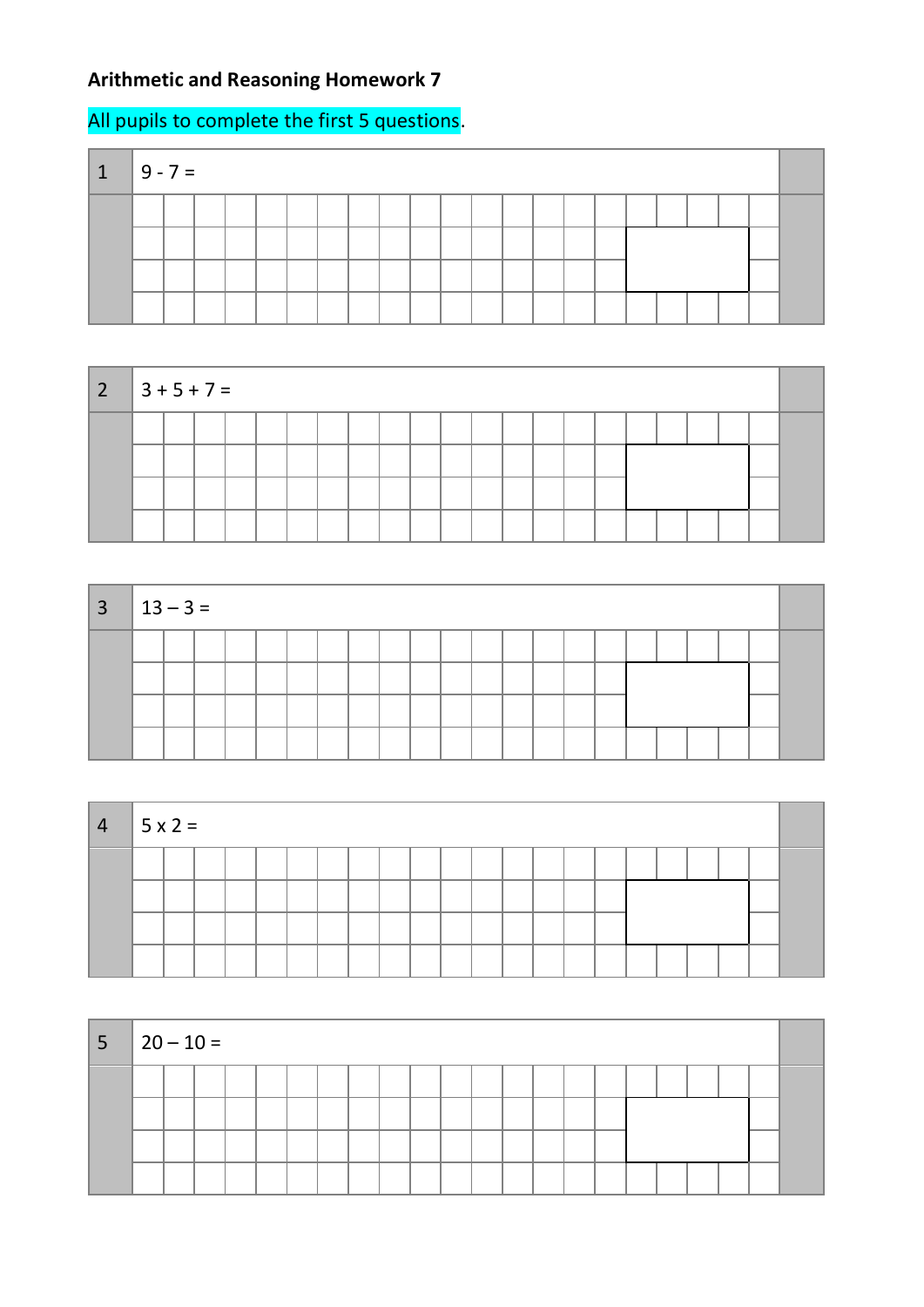| $6 \t-6 + 14 =$ |  |  |  |  |  |  |  |  |  |  |  |
|-----------------|--|--|--|--|--|--|--|--|--|--|--|
|                 |  |  |  |  |  |  |  |  |  |  |  |
|                 |  |  |  |  |  |  |  |  |  |  |  |
|                 |  |  |  |  |  |  |  |  |  |  |  |
|                 |  |  |  |  |  |  |  |  |  |  |  |

|  |  | $+15=20$ |  |  |  |  |  |  |  |  |  |
|--|--|----------|--|--|--|--|--|--|--|--|--|
|  |  |          |  |  |  |  |  |  |  |  |  |
|  |  |          |  |  |  |  |  |  |  |  |  |
|  |  |          |  |  |  |  |  |  |  |  |  |
|  |  |          |  |  |  |  |  |  |  |  |  |

| 8 <sub>1</sub> | $28 + 5 =$ |  |  |  |  |  |  |  |  |  |  |  |
|----------------|------------|--|--|--|--|--|--|--|--|--|--|--|
|                |            |  |  |  |  |  |  |  |  |  |  |  |
|                |            |  |  |  |  |  |  |  |  |  |  |  |
|                |            |  |  |  |  |  |  |  |  |  |  |  |
|                |            |  |  |  |  |  |  |  |  |  |  |  |

| ∣9 | $ 50 + 20 =$ |  |  |  |  |  |  |  |  |  |  |  |
|----|--------------|--|--|--|--|--|--|--|--|--|--|--|
|    |              |  |  |  |  |  |  |  |  |  |  |  |
|    |              |  |  |  |  |  |  |  |  |  |  |  |
|    |              |  |  |  |  |  |  |  |  |  |  |  |

| 10 $\frac{1}{2}$ of 20 = |  |  |  |  |  |  |  |  |  |  |  |
|--------------------------|--|--|--|--|--|--|--|--|--|--|--|
|                          |  |  |  |  |  |  |  |  |  |  |  |
|                          |  |  |  |  |  |  |  |  |  |  |  |
|                          |  |  |  |  |  |  |  |  |  |  |  |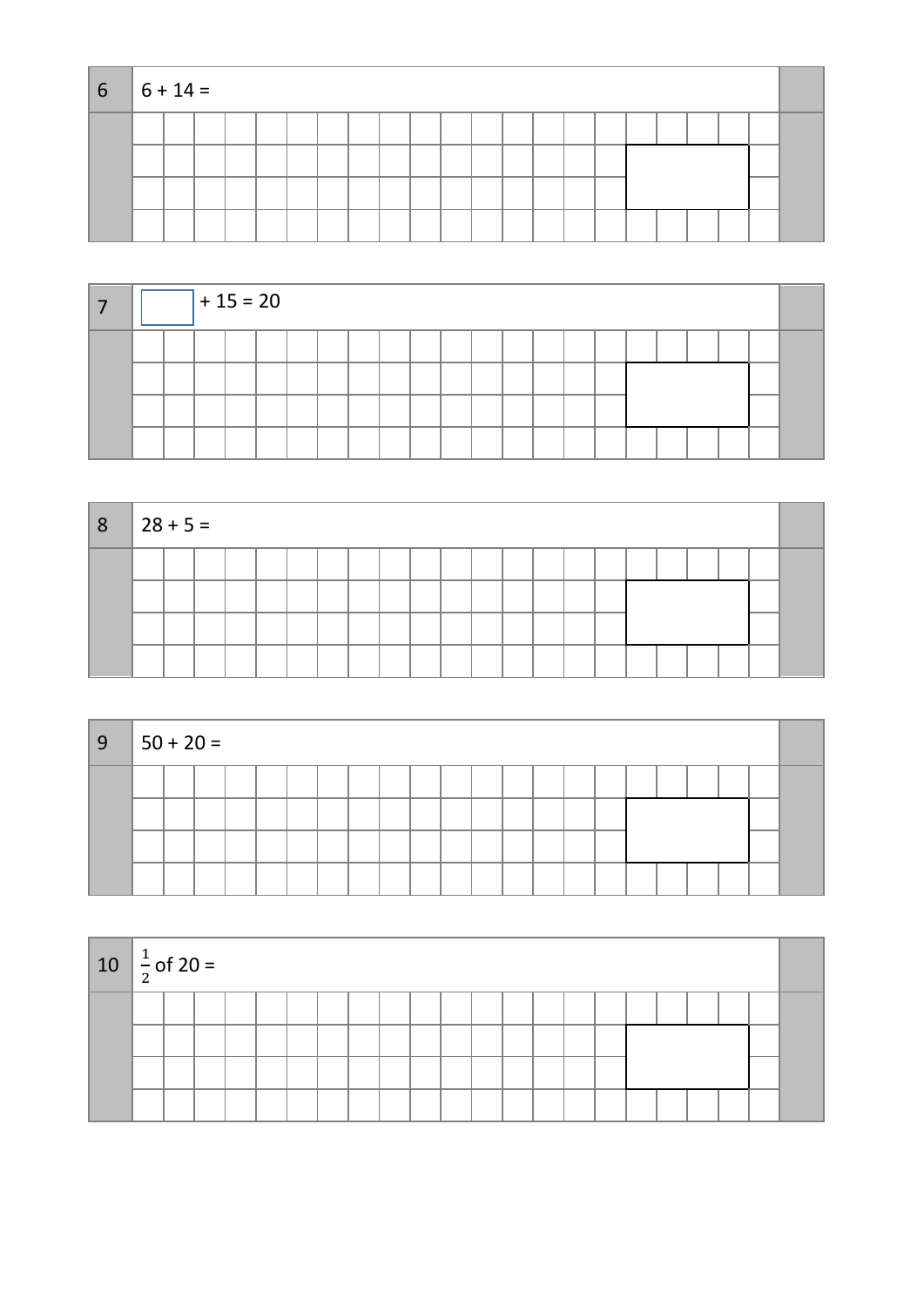| 11 | $412 + 100 =$ |  |  |  |  |  |  |  |  |  |  |
|----|---------------|--|--|--|--|--|--|--|--|--|--|
|    |               |  |  |  |  |  |  |  |  |  |  |
|    |               |  |  |  |  |  |  |  |  |  |  |
|    |               |  |  |  |  |  |  |  |  |  |  |
|    |               |  |  |  |  |  |  |  |  |  |  |

| $12 \mid 302 - 100 =$ |  |  |  |  |  |  |  |  |  |  |  |
|-----------------------|--|--|--|--|--|--|--|--|--|--|--|
|                       |  |  |  |  |  |  |  |  |  |  |  |
|                       |  |  |  |  |  |  |  |  |  |  |  |
|                       |  |  |  |  |  |  |  |  |  |  |  |
|                       |  |  |  |  |  |  |  |  |  |  |  |

| $13 \left  \frac{2}{4} \right.$ of 48 = |  |  |  |  |  |  |  |  |  |  |  |
|-----------------------------------------|--|--|--|--|--|--|--|--|--|--|--|
|                                         |  |  |  |  |  |  |  |  |  |  |  |
|                                         |  |  |  |  |  |  |  |  |  |  |  |
|                                         |  |  |  |  |  |  |  |  |  |  |  |
|                                         |  |  |  |  |  |  |  |  |  |  |  |

| $14 \mid 265 + 123 =$ |  |  |  |  |  |  |  |  |  |  |  |  |  |  |  |  |
|-----------------------|--|--|--|--|--|--|--|--|--|--|--|--|--|--|--|--|
|                       |  |  |  |  |  |  |  |  |  |  |  |  |  |  |  |  |
|                       |  |  |  |  |  |  |  |  |  |  |  |  |  |  |  |  |
|                       |  |  |  |  |  |  |  |  |  |  |  |  |  |  |  |  |
|                       |  |  |  |  |  |  |  |  |  |  |  |  |  |  |  |  |

| $15 \mid 478 - 254 =$ |  |  |  |  |  |  |  |  |  |  |  |  |  |  |  |  |
|-----------------------|--|--|--|--|--|--|--|--|--|--|--|--|--|--|--|--|
|                       |  |  |  |  |  |  |  |  |  |  |  |  |  |  |  |  |
|                       |  |  |  |  |  |  |  |  |  |  |  |  |  |  |  |  |
|                       |  |  |  |  |  |  |  |  |  |  |  |  |  |  |  |  |
|                       |  |  |  |  |  |  |  |  |  |  |  |  |  |  |  |  |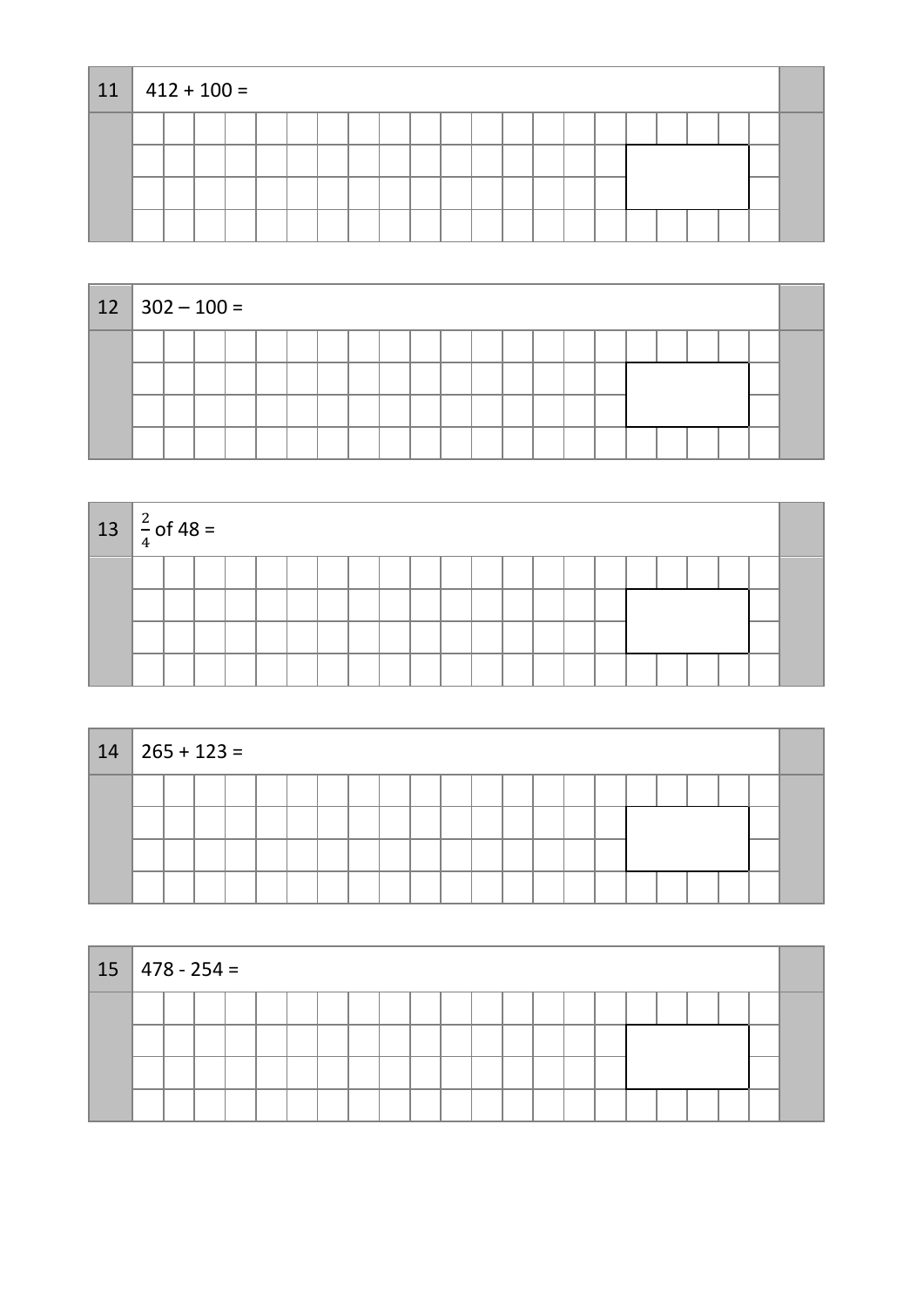| 16 | Mark with an arrow where the number 50 goes on the number<br>line.  |
|----|---------------------------------------------------------------------|
|    | $\dot{0}$<br>200                                                    |
| 17 | Mark with an arrow where the number 198 goes on the number<br>line. |
|    | 100<br>300                                                          |
| 18 | Mark with an arrow where the number 877 goes on the<br>number line. |
|    | 500<br>1000                                                         |
| 19 | Circle the calculation, which has the answer closest to 100:        |
|    | $27 + 86 =$<br>$24 + 58 =$                                          |
|    | $87 + 12 = 108 + 69 =$                                              |
| 20 | Circle the calculation, which has the answer closest to 500:        |
|    | $385 + 395 = 135 + 250 =$                                           |
|    | $295 + 190 = 341 + 160 =$                                           |
|    |                                                                     |